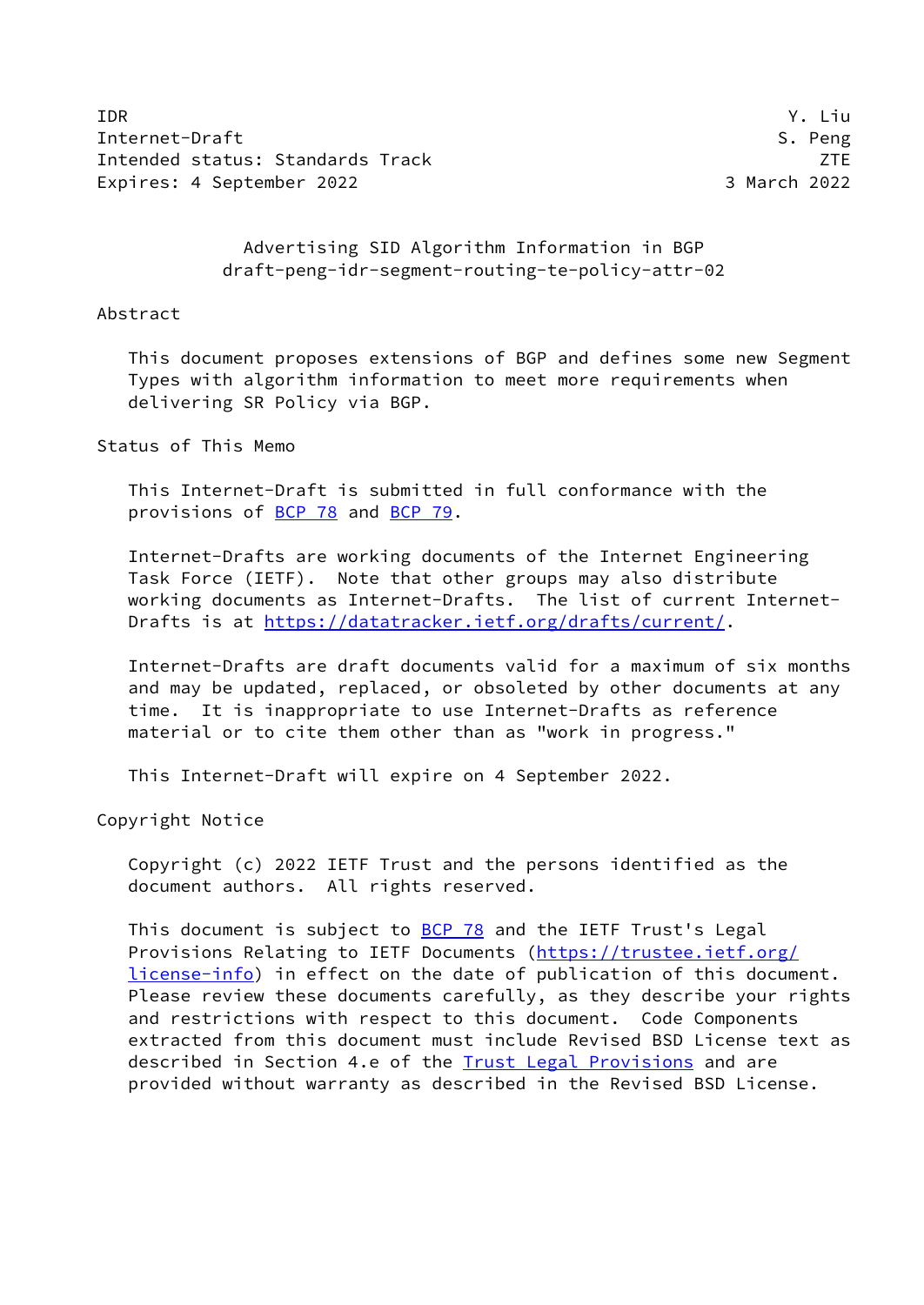<span id="page-1-1"></span>Internet-Draft BGP SID Algo March 2022

# Table of Contents

| $\mathbf 1$ . |      | $\overline{2}$                                                                            |
|---------------|------|-------------------------------------------------------------------------------------------|
| 2.            |      | $\overline{3}$                                                                            |
| 3.            |      | New Segment Types for SR-MPLS Adjacency with optional                                     |
|               |      | $\overline{3}$                                                                            |
|               | 3.1. | Type M: IPv4 Address + Local Interface ID with optional                                   |
|               |      | $\overline{3}$                                                                            |
|               |      | 3.2. Type N: IPv4 Local and Remote addresses with optional                                |
|               |      | $\overline{4}$                                                                            |
|               | 3.3. | Type O: IPv6 Address + Interface ID for local and remote                                  |
|               |      | pair with optional Algorithm related SID for SR MPLS<br>$\overline{5}$                    |
|               |      | 3.4. Type P: IPv6 Local and Remote addresses with optional                                |
|               |      | Algorithm for SR MPLS<br>6                                                                |
|               |      | $\frac{4}{1}$ . New Segment Types for SID only, with optional Algorithm<br>$\overline{1}$ |
|               | 4.1. | $\overline{1}$<br>Type L: MPLS SID only, with optional Algorithm $\ldots$ .               |
|               | 4.2. | $\underline{8}$<br>Type Q: SRv6 SID only, with optional Algorithm $\ldots$ .              |
| 5.            |      | $\underline{8}$                                                                           |
| 6.            |      | $\overline{9}$                                                                            |
| 7.            |      | $\overline{a}$                                                                            |
|               | 7.1. | $\overline{9}$<br>Normative References                                                    |
|               |      | 9<br>$\frac{7.2}{1.2}$ . Informative References                                           |
|               |      | Authors' Addresses<br>11                                                                  |
|               |      |                                                                                           |

# <span id="page-1-0"></span>[1](#page-1-0). Introduction

Segment Routing (SR) [\[RFC8402](https://datatracker.ietf.org/doc/pdf/rfc8402)] allows a headend node to steer a packet flow along any path. [\[I-D.ietf-spring-segment-routing-policy](#page-9-5)] details the concepts of SR Policy and steering into an SR Policy. These apply equally to the MPLS and IPv6 data plane instantiations of Segment Routing with their respective representations of segments as SR-MPLS SID and SRv6 SID as described in [\[RFC8402](https://datatracker.ietf.org/doc/pdf/rfc8402)].

<span id="page-1-2"></span> [I-D.ietf-idr-segment-routing-te-policy] specifies the way to use BGP to distribute one or more of the candidate paths of an SR Policy to the headend of that policy. It defines a new BGP address family (SAFI), i.e., SR Policy SAFI NLRI. In UPDATE messages of that address family, the NLRI identifies an SR Policy Candidate Path, and the attributes encode the segment lists and other details of that SR Policy Candidate Path. 11 Segment Types (from A to K) are defined to encode SR-MPLS or SRv6 segments.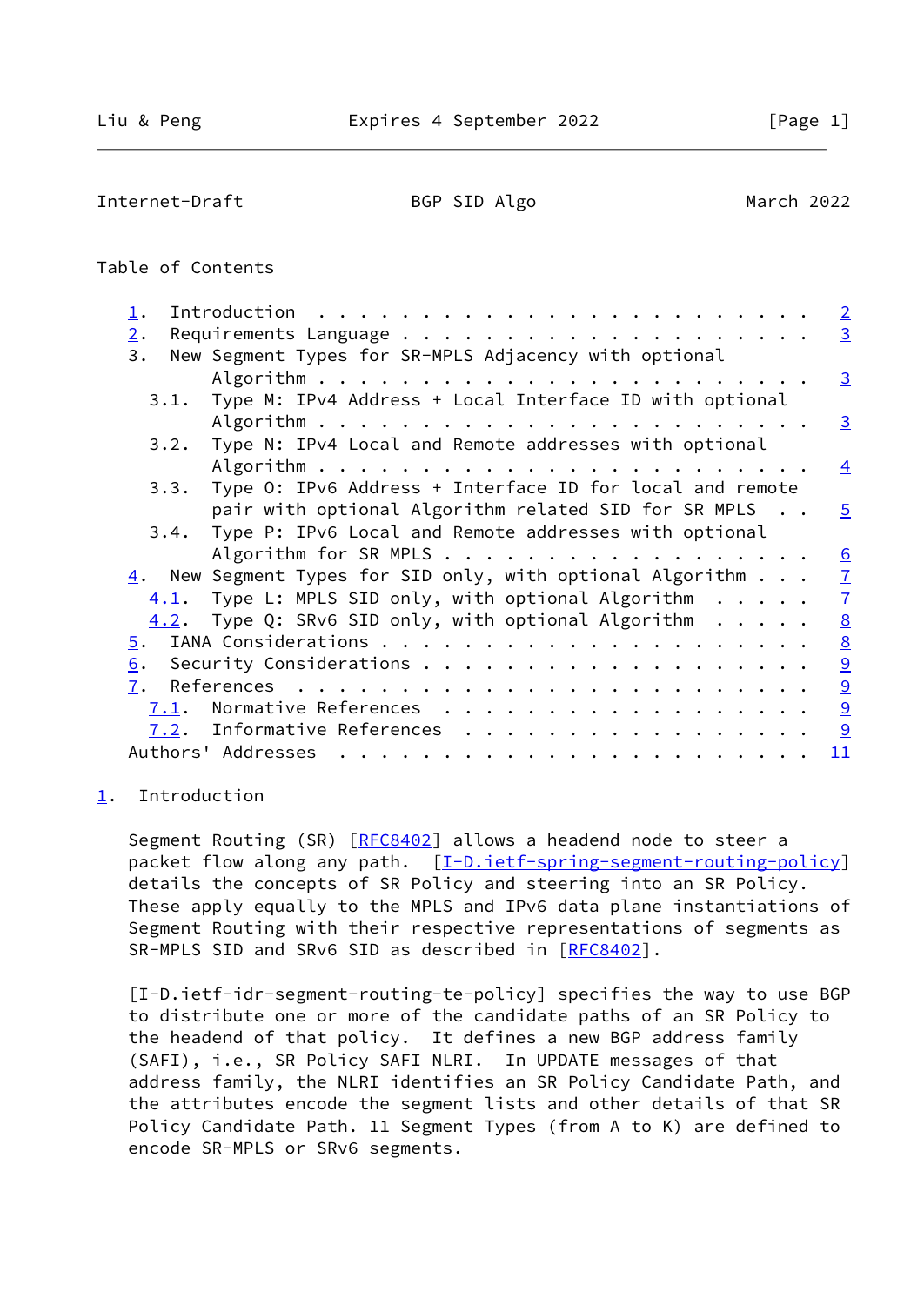Liu & Peng The Expires 4 September 2022 The Expansion (Page 2)

<span id="page-2-1"></span>Internet-Draft BGP SID Algo March 2022

As specified in [\[I-D.ietf-idr-segment-routing-te-policy](#page-1-2)], the SR algorithm can be optionally specified for Segment Types C(IPv4 Node and SID), D(IPv6 Node and SID for SR-MPLS), I(IPv6 Node and SID for SRv6), J(IPv6 Node, index for remote and local pair, and SID for SRv6), and K(IPv6 Local/Remote addresses and SID for SRv6). That is, currently the algorithm can be carried along with SR-MPLS prefix SID, SRv6 prefix SID and SRv6 adjacency SID when delivering SR Policy via BGP.

 This document proposes extensions of BGP and defines some new Segment Types with algorithm information to meet more requirements when delivering SR Policy via BGP.

<span id="page-2-0"></span>[2](#page-2-0). Requirements Language

 The key words "MUST", "MUST NOT", "REQUIRED", "SHALL", "SHALL NOT", "SHOULD", "SHOULD NOT", "RECOMMENDED", "MAY", and "OPTIONAL" in this document are to be interpreted as described in [\[RFC2119](https://datatracker.ietf.org/doc/pdf/rfc2119)].

<span id="page-2-2"></span>[3](#page-2-2). New Segment Types for SR-MPLS Adjacency with optional Algorithm

 [I-D.ietf-lsr-algorithm-related-adjacency-sid] complements that besides Prefix-SID, the algorithm can be also included as part of an Adjacency-SID advertisement for SR-MPLS, in scenarios where multiple algorithm share the same link resource. In this case, an SR-MPLS Policy advertised to the headend may also contain algorithm specific Adjacency-SID.

 This section defines 4 new Segment Sub-TLVs of Segment List Sub-TLV to provide algorithm information for SR-MPLS Adjacency-SID.

 The processing procedures for SID with algorithm specified in [\[I-D.ietf-spring-segment-routing-policy](#page-9-5)] and [\[I-D.ietf-idr-segment-routing-te-policy](#page-1-2)] are still applicable for the new segment types. When the algorithm is not specified for the SID types above which optionally allow for it, the headend SHOULD use the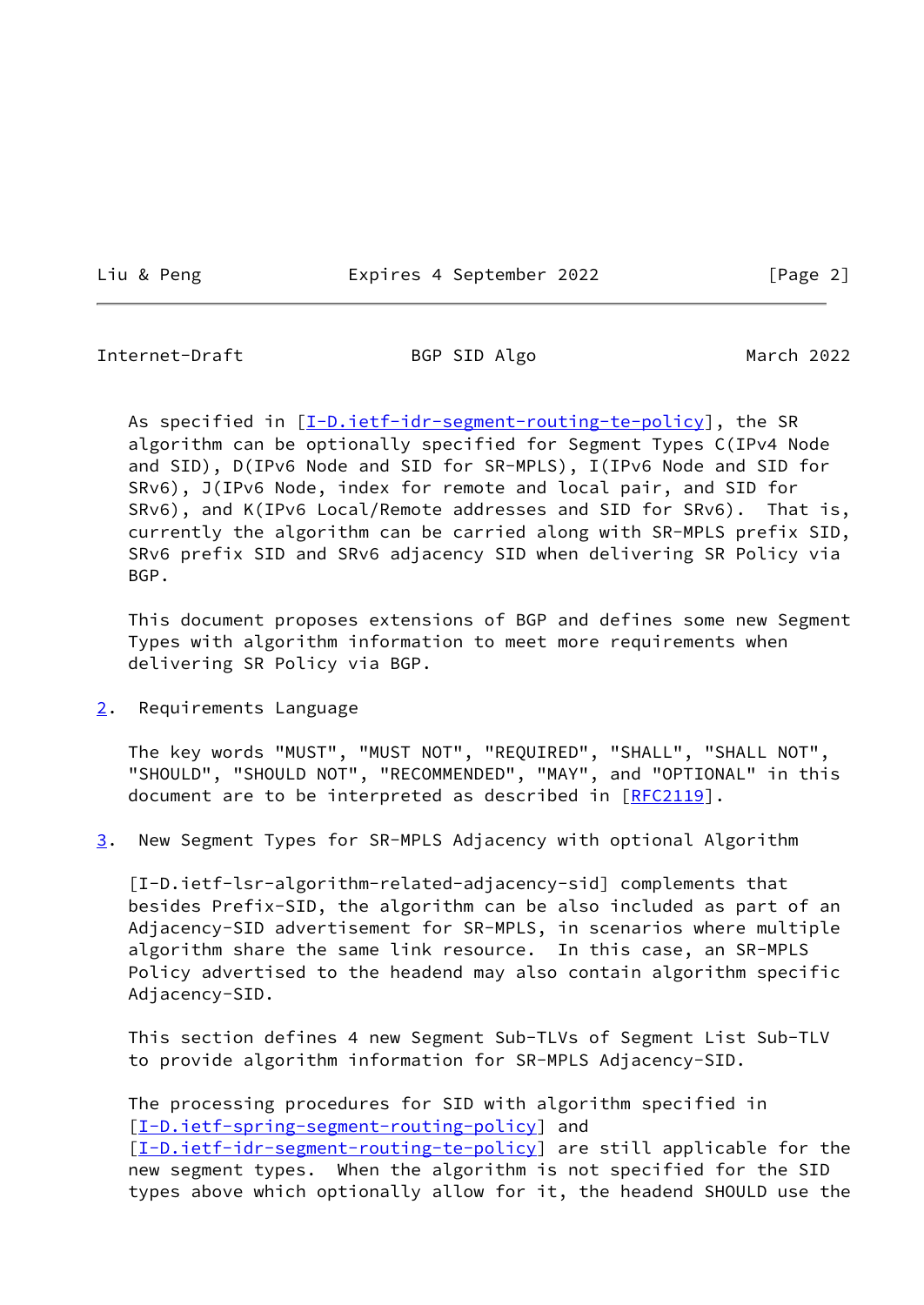Strict Shortest Path algorithm if available; otherwise, it SHOULD use the default Shortest Path algorithm.

<span id="page-3-1"></span>[3.1](#page-3-1). Type M: IPv4 Address + Local Interface ID with optional Algorithm

 The Type M Segment Sub-TLV is similar with existed Type E Segment Sub-TLV, it also encodes an IPv4 node address, a local interface Identifier (Local Interface ID) and an optional SR-MPLS SID, but with additional algorithm information. The format is as follows:

Liu & Peng Expires 4 September 2022 [Page 3]

<span id="page-3-0"></span>Internet-Draft BGP SID Algo March 2022

0 1 2 3 0 1 2 3 4 5 6 7 8 9 0 1 2 3 4 5 6 7 8 9 0 1 2 3 4 5 6 7 8 9 0 1 +-+-+-+-+-+-+-+-+-+-+-+-+-+-+-+-+-+-+-+-+-+-+-+-+-+-+-+-+-+-+-+-+ | Type | Length | Flags | SR Algorithm | +-+-+-+-+-+-+-+-+-+-+-+-+-+-+-+-+-+-+-+-+-+-+-+-+-+-+-+-+-+-+-+-+ Local Interface ID (4 octets) +-+-+-+-+-+-+-+-+-+-+-+-+-+-+-+-+-+-+-+-+-+-+-+-+-+-+-+-+-+-+-+-+ | IPv4 Node Address (4 octets) | +-+-+-+-+-+-+-+-+-+-+-+-+-+-+-+-+-+-+-+-+-+-+-+-+-+-+-+-+-+-+-+-+ | SR-MPLS SID (optional, 4 octets) | +-+-+-+-+-+-+-+-+-+-+-+-+-+-+-+-+-+-+-+-+-+-+-+-+-+-+-+-+-+-+-+-+

Where:

Type: TBD1

SR Algorithm: 1 octet specifying SR Algorithm as described in [section](https://datatracker.ietf.org/doc/pdf/rfc8402#section-3.1.1) [3.1.1 in \[RFC8402\]](https://datatracker.ietf.org/doc/pdf/rfc8402#section-3.1.1) when A-Flag as defined in section 2.4.4.2.12 [\[I-D.ietf-idr-segment-routing-te-policy](#page-1-2)] is present. SR Algorithm is used by SRPM as described in section 4 in [\[I-D.ietf-spring-segment-routing-policy](#page-9-5)]. When A-Flag is not encoded, this field SHOULD be set to zero on transmission and MUST be ignored on receipt.

 Other fields have the same meaning as the existing Type E Segment Sub-TLV.

<span id="page-3-2"></span>[3.2](#page-3-2). Type N: IPv4 Local and Remote addresses with optional Algorithm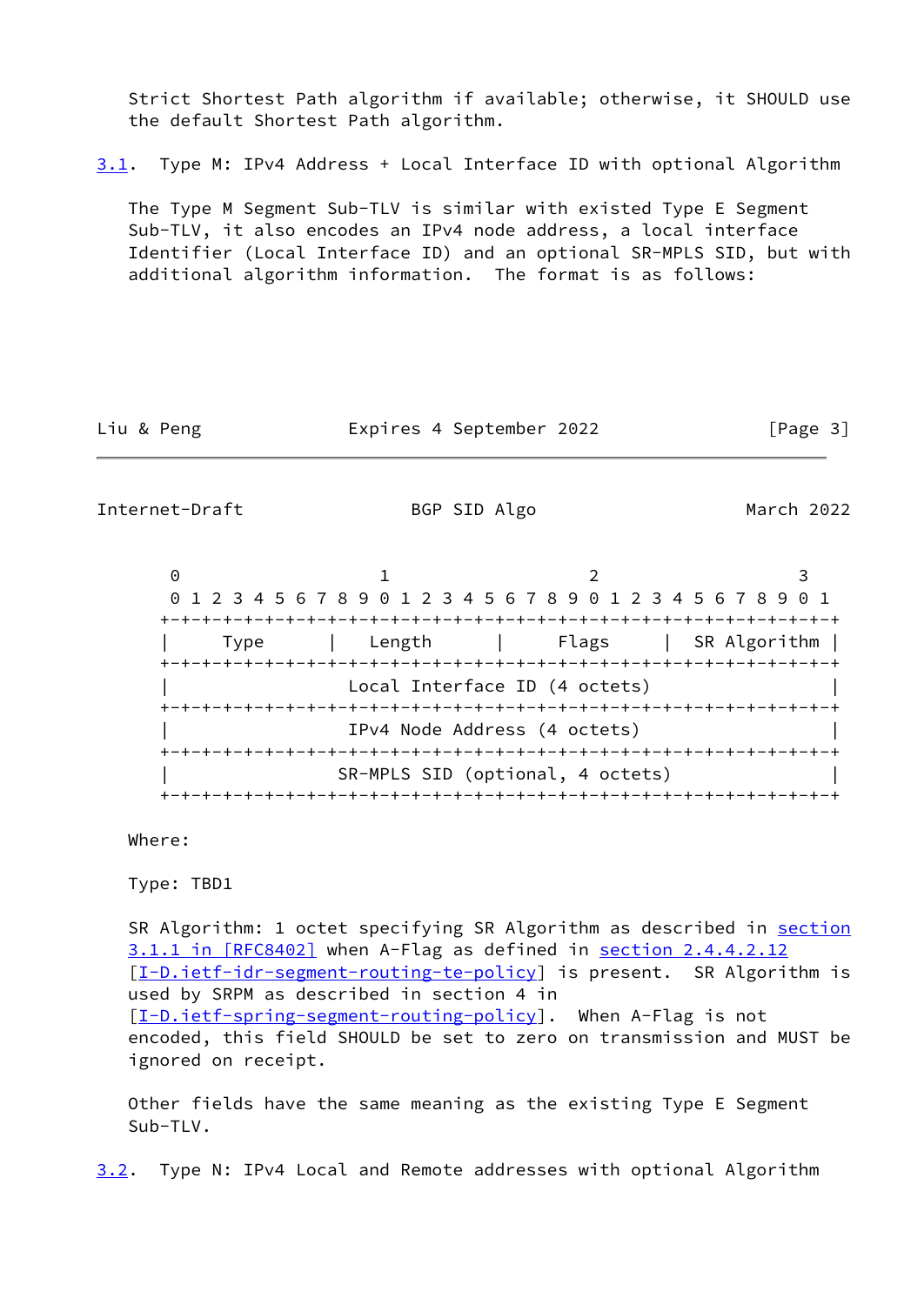The Type N Segment Sub-TLV is similar with existed Type F Segment Sub-TLV, it also encodes an adjacency local address, an adjacency remote address and an optional SR-MPLS SID, but with additional algorithm information. The format is as follows:

0 1 2 3 0 1 2 3 4 5 6 7 8 9 0 1 2 3 4 5 6 7 8 9 0 1 2 3 4 5 6 7 8 9 0 1 +-+-+-+-+-+-+-+-+-+-+-+-+-+-+-+-+-+-+-+-+-+-+-+-+-+-+-+-+-+-+-+-+ | Type | Length | Flags | SR Algorithm | +-+-+-+-+-+-+-+-+-+-+-+-+-+-+-+-+-+-+-+-+-+-+-+-+-+-+-+-+-+-+-+-+ Local IPv4 Address (4 octets) +-+-+-+-+-+-+-+-+-+-+-+-+-+-+-+-+-+-+-+-+-+-+-+-+-+-+-+-+-+-+-+-+ Remote IPv4 Address (4 octets) +-+-+-+-+-+-+-+-+-+-+-+-+-+-+-+-+-+-+-+-+-+-+-+-+-+-+-+-+-+-+-+-+ SR-MPLS SID (optional, 4 octets) +-+-+-+-+-+-+-+-+-+-+-+-+-+-+-+-+-+-+-+-+-+-+-+-+-+-+-+-+-+-+-+-+

Where:

Liu & Peng **Expires 4 September 2022** [Page 4]

<span id="page-4-0"></span>Internet-Draft BGP SID Algo March 2022

Type: TBD2

SR Algorithm: 1 octet specifying SR Algorithm as described in [section](https://datatracker.ietf.org/doc/pdf/rfc8402#section-3.1.1) [3.1.1 in \[RFC8402\]](https://datatracker.ietf.org/doc/pdf/rfc8402#section-3.1.1) when A-Flag as defined in section 2.4.4.2.12 [\[I-D.ietf-idr-segment-routing-te-policy](#page-1-2)] is present. SR Algorithm is used by SRPM as described in section 4 in [\[I-D.ietf-spring-segment-routing-policy](#page-9-5)]. When A-Flag is not encoded, this field SHOULD be set to zero on transmission and MUST be ignored on receipt.

Other fields have the same meaning as existed Type F Segment Sub-TLV.

<span id="page-4-1"></span>[3.3](#page-4-1). Type 0: IPv6 Address + Interface ID for local and remote pair with optional Algorithm related SID for SR MPLS

 The Type O Segment Sub-TLV is similar with existed Type G Segment Sub-TLV, it also encodes an IPv6 Link Local adjacency with IPv6 local node address, a local interface identifier (Local Interface ID), IPv6 remote node address , a remote interface identifier (Remote Interface ID) and an optional SR-MPLS SID, but with additional algorithm information. The format is as follows: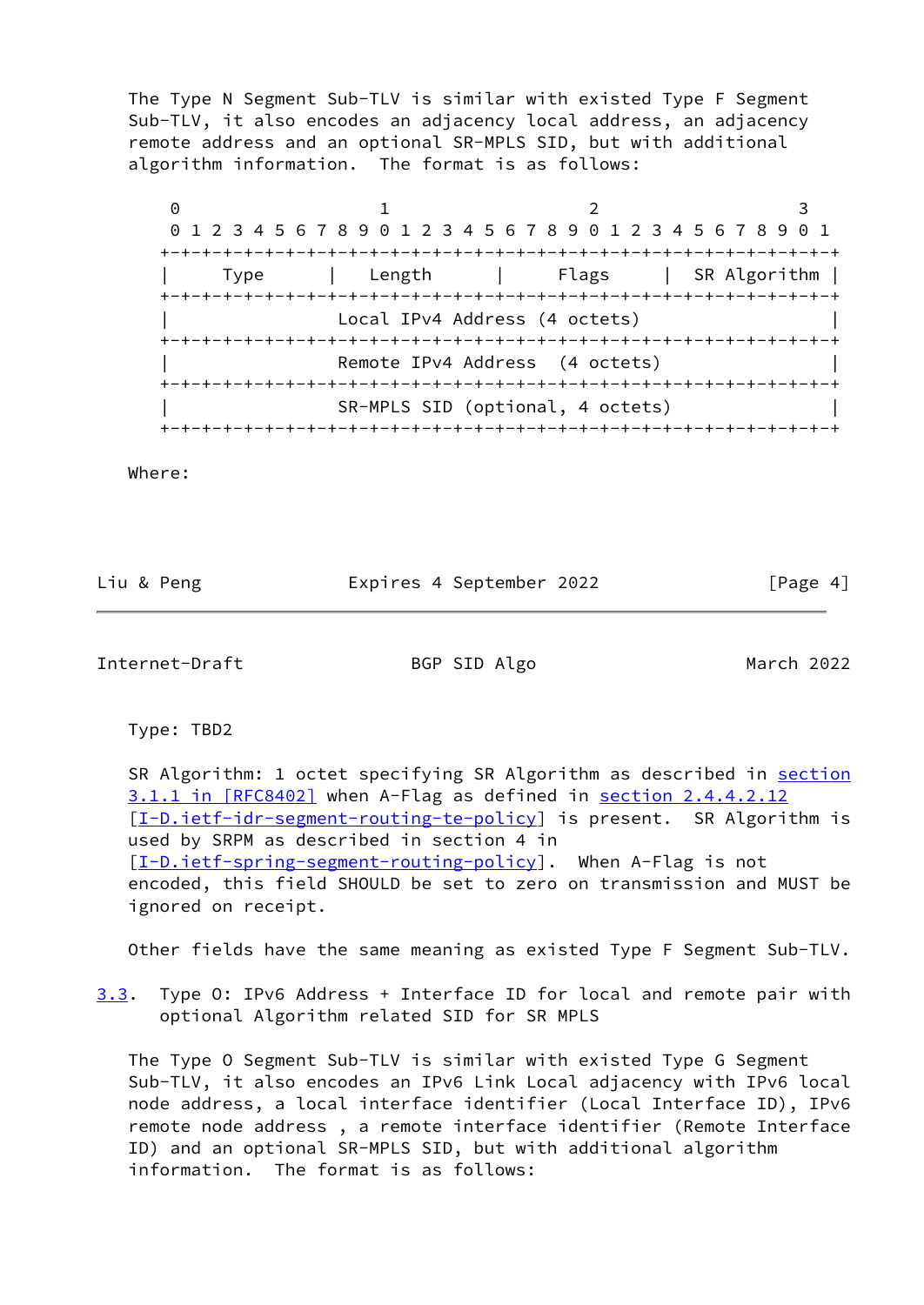|      | 0 1 2 3 4 5 6 7 8 9 0 1 2 3 4 5 6 7 8 9 0 1 2 3 4 5 6 7 8 9 0 1 |                                      |                      |  |
|------|-----------------------------------------------------------------|--------------------------------------|----------------------|--|
|      |                                                                 |                                      |                      |  |
| Type | Length                                                          |                                      | Flags   SR Algorithm |  |
|      |                                                                 |                                      |                      |  |
|      |                                                                 | Local Interface ID (4 octets)        |                      |  |
|      |                                                                 |                                      |                      |  |
|      |                                                                 | IPv6 Local Node Address (16 octets)  |                      |  |
|      |                                                                 |                                      |                      |  |
|      |                                                                 | Remote Interface ID (4 octets)       |                      |  |
|      |                                                                 |                                      |                      |  |
|      |                                                                 | IPv6 Remote Node Address (16 octets) |                      |  |
|      |                                                                 |                                      |                      |  |
|      |                                                                 | SR-MPLS SID (optional, 4 octets)     |                      |  |
|      |                                                                 | -+-+-+-+-+-+-+-+-+-+-+-+-+-+         |                      |  |

### Where:

Type: TBD3

| Liu & Peng | Expires 4 September 2022 | [Page 5] |
|------------|--------------------------|----------|
|            |                          |          |

<span id="page-5-0"></span>Internet-Draft BGP SID Algo March 2022

SR Algorithm: 1 octet specifying SR Algorithm as described in [section](https://datatracker.ietf.org/doc/pdf/rfc8402#section-3.1.1) [3.1.1 in \[RFC8402\]](https://datatracker.ietf.org/doc/pdf/rfc8402#section-3.1.1) when A-Flag as defined in section 2.4.4.2.12 [\[I-D.ietf-idr-segment-routing-te-policy](#page-1-2)] is present. SR Algorithm is used by SRPM as described in section 4 in [\[I-D.ietf-spring-segment-routing-policy](#page-9-5)]. When A-Flag is not encoded, this field SHOULD be set to zero on transmission and MUST be ignored on receipt.

Other fields have the same meaning as existed Type G Segment Sub-TLV.

<span id="page-5-1"></span>[3.4](#page-5-1). Type P: IPv6 Local and Remote addresses with optional Algorithm for SR MPLS

 The Type P Segment Sub-TLV is similar with existed Type H Segment Sub-TLV, it also encodes an adjacency local address, an adjacency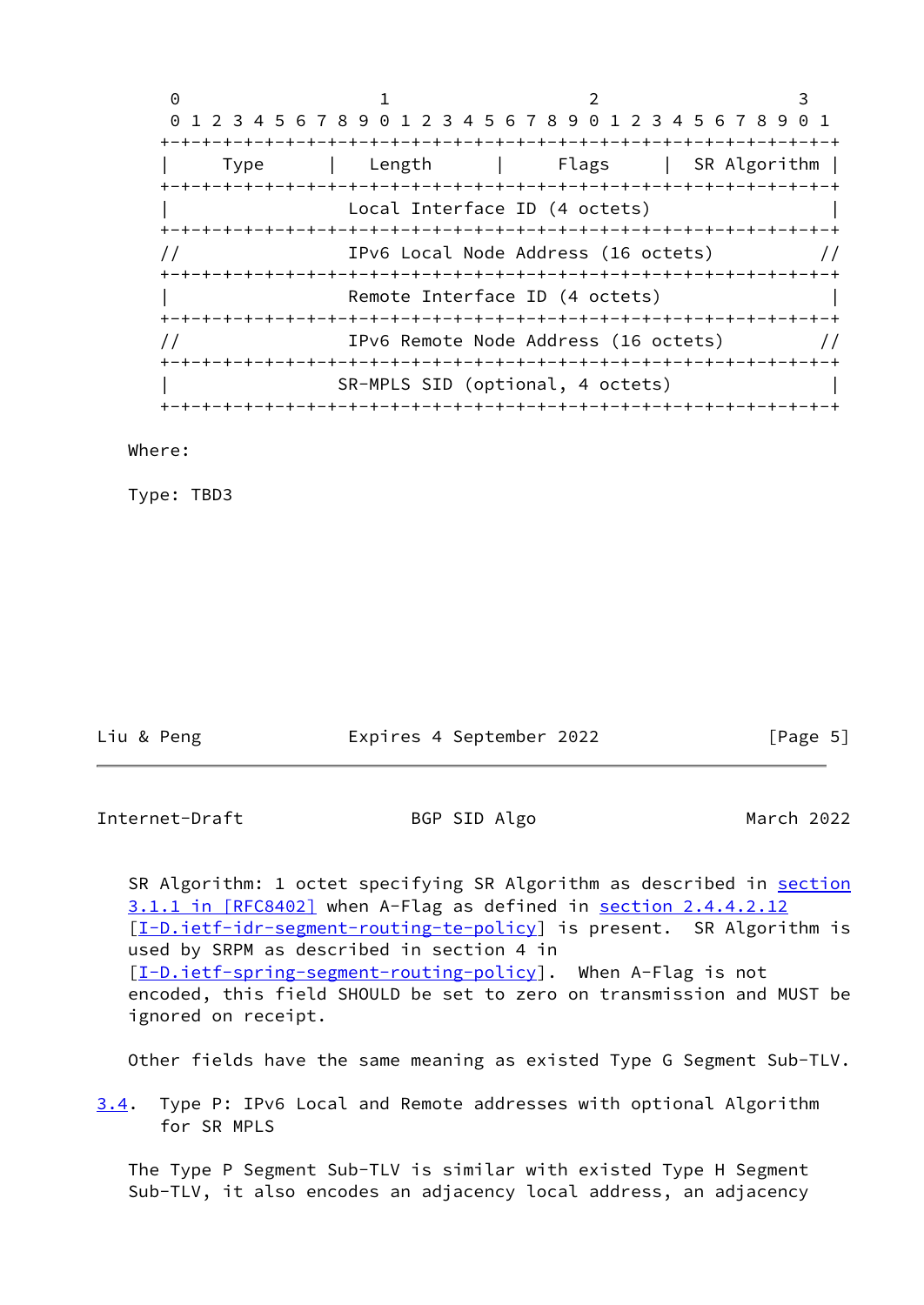remote address and an optional SR-MPLS SID, but with additional algorithm information. The format is as follows:

0 1 2 3 0 1 2 3 4 5 6 7 8 9 0 1 2 3 4 5 6 7 8 9 0 1 2 3 4 5 6 7 8 9 0 1 +-+-+-+-+-+-+-+-+-+-+-+-+-+-+-+-+-+-+-+-+-+-+-+-+-+-+-+-+-+-+-+-+ | Type | Length | Flags | SR Algorithm | +-+-+-+-+-+-+-+-+-+-+-+-+-+-+-+-+-+-+-+-+-+-+-+-+-+-+-+-+-+-+-+-+ // Local IPv6 Address (16 octets) // +-+-+-+-+-+-+-+-+-+-+-+-+-+-+-+-+-+-+-+-+-+-+-+-+-+-+-+-+-+-+-+-+ // Remote IPv6 Address (16 octets) // +-+-+-+-+-+-+-+-+-+-+-+-+-+-+-+-+-+-+-+-+-+-+-+-+-+-+-+-+-+-+-+-+ | SR-MPLS SID (optional, 4 octets) | +-+-+-+-+-+-+-+-+-+-+-+-+-+-+-+-+-+-+-+-+-+-+-+-+-+-+-+-+-+-+-+-+

Where:

Type: TBD4

SR Algorithm: 1 octet specifying SR Algorithm as described in [section](https://datatracker.ietf.org/doc/pdf/rfc8402#section-3.1.1) [3.1.1 in \[RFC8402\]](https://datatracker.ietf.org/doc/pdf/rfc8402#section-3.1.1) when A-Flag as defined in section 2.4.4.2.12 [\[I-D.ietf-idr-segment-routing-te-policy](#page-1-2)] is present. SR Algorithm is used by SRPM as described in section 4 in [\[I-D.ietf-spring-segment-routing-policy](#page-9-5)]. When A-Flag is not encoded, this field SHOULD be set to zero on transmission and MUST be ignored on receipt.

Other fields have the same meaning as existed Type H Segment Sub-TLV.

Liu & Peng Expires 4 September 2022 [Page 6]

<span id="page-6-1"></span>Internet-Draft BGP SID Algo March 2022

<span id="page-6-0"></span> $\underline{4}$  $\underline{4}$  $\underline{4}$ . New Segment Types for SID only, with optional Algorithm

Segment Sub-TLV for Type A defined in section 2.4.4.2.1 [\[I-D.ietf-idr-segment-routing-te-policy](#page-1-2)] carries only the SID information in the form of MPLS Label. Segment Sub-TLV for Type B defined in section 2.4.4.2.2 [\[I-D.ietf-idr-segment-routing-te-policy](#page-1-2)] carries only the SID information in the form of IPv6 address.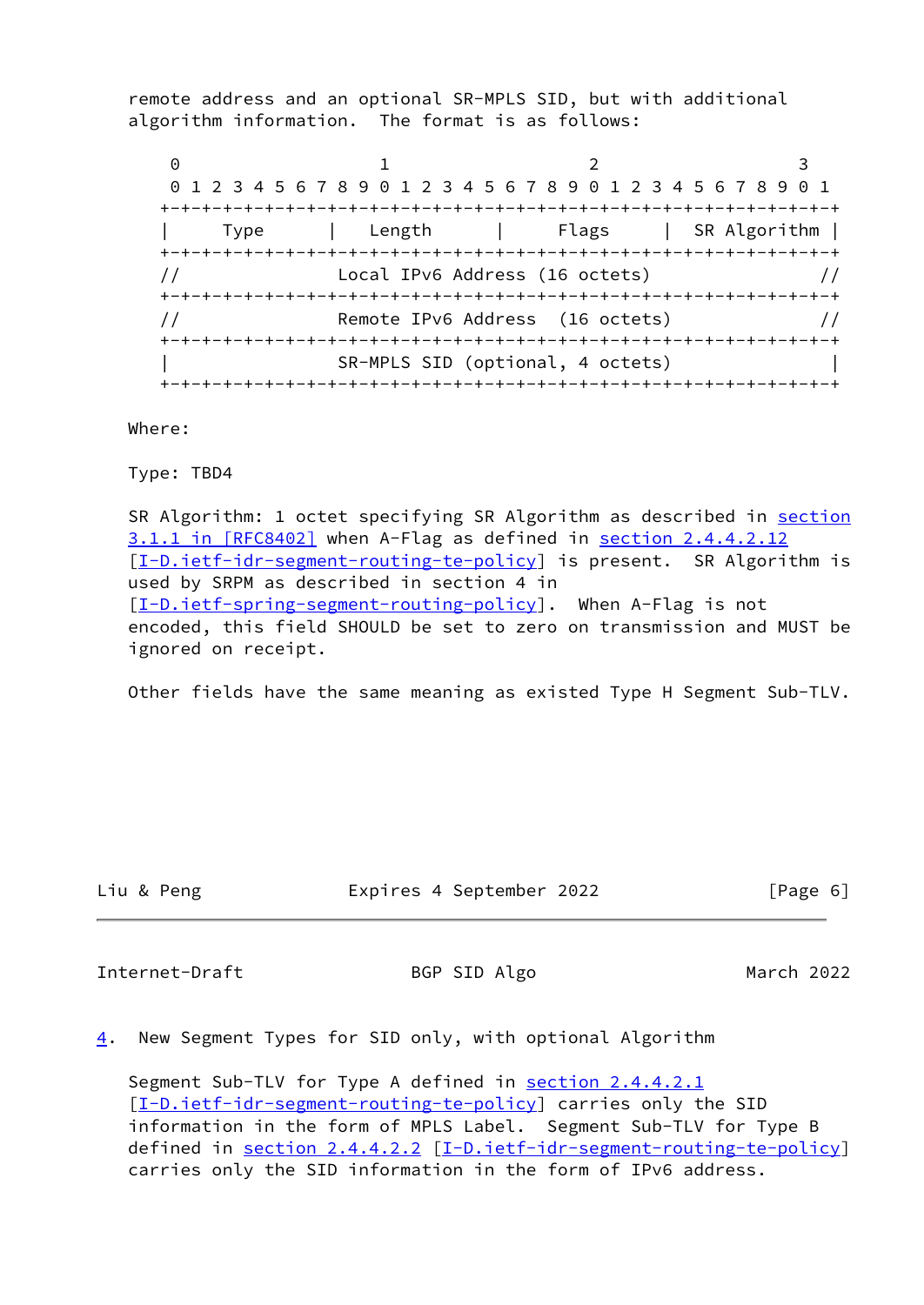If the algorithm information is carried along with the SIDs, it's useful in the scenarios below:

 Scenario 1: The algorithm may be optionally provided to the headend for verification purposes. The headend can check if the SID value and the related algorithm received can be found in its SR-DB if requested to do so.

 Scenario 2: The headend may not know about the SID-related algorithm especially in the inter-domain scenario. Providing the algorithm information benefits troubleshooting and network management.

 This section defines 2 new Segment Sub-TLVs of Segment List Sub-TLV to provide algorithm information for SR-MPLS/SRv6 SID.

<span id="page-7-0"></span>[4.1](#page-7-0). Type L: MPLS SID only, with optional Algorithm

 The Type L Segment Sub-TLV is similar with the Type A Segment Sub- TLV, it also encodes a single SR-MPLS SID, but with additional algorithm information. The format is as follows:

0 1 2 3 0 1 2 3 4 5 6 7 8 9 0 1 2 3 4 5 6 7 8 9 0 1 2 3 4 5 6 7 8 9 0 1 +-+-+-+-+-+-+-+-+-+-+-+-+-+-+-+-+-+-+-+-+-+-+-+-+-+-+-+-+-+-+-+-+ | Type | Length | Flags | SR Algorithm | +-+-+-+-+-+-+-+-+-+-+-+-+-+-+-+-+-+-+-+-+-+-+-+-+-+-+-+-+-+-+-+-+ | Label | TC |S| TTL | +-+-+-+-+-+-+-+-+-+-+-+-+-+-+-+-+-+-+-+-+-+-+-+-+-+-+-+-+-+-+-+-+

Where:

Type: TBD5

SR Algorithm: 1 octet specifying SR Algorithm as described in [section](https://datatracker.ietf.org/doc/pdf/rfc8402#section-3.1.1) [3.1.1 in \[RFC8402\]](https://datatracker.ietf.org/doc/pdf/rfc8402#section-3.1.1) when A-Flag as defined in section 2.4.4.2.12 [\[I-D.ietf-idr-segment-routing-te-policy](#page-1-2)] is present. When A-Flag is not encoded, this field SHOULD be set to zero on transmission and MUST be ignored on receipt.

Other fields have the same meaning as Type A Segment Sub-TLV.

| Liu & Peng | Expires 4 September 2022 | [Page 7] |
|------------|--------------------------|----------|
|            |                          |          |

<span id="page-7-2"></span>

| Internet-Draft | BGP SID Algo | March 2022 |
|----------------|--------------|------------|
|                |              |            |

<span id="page-7-1"></span>[4.2](#page-7-1). Type Q: SRv6 SID only, with optional Algorithm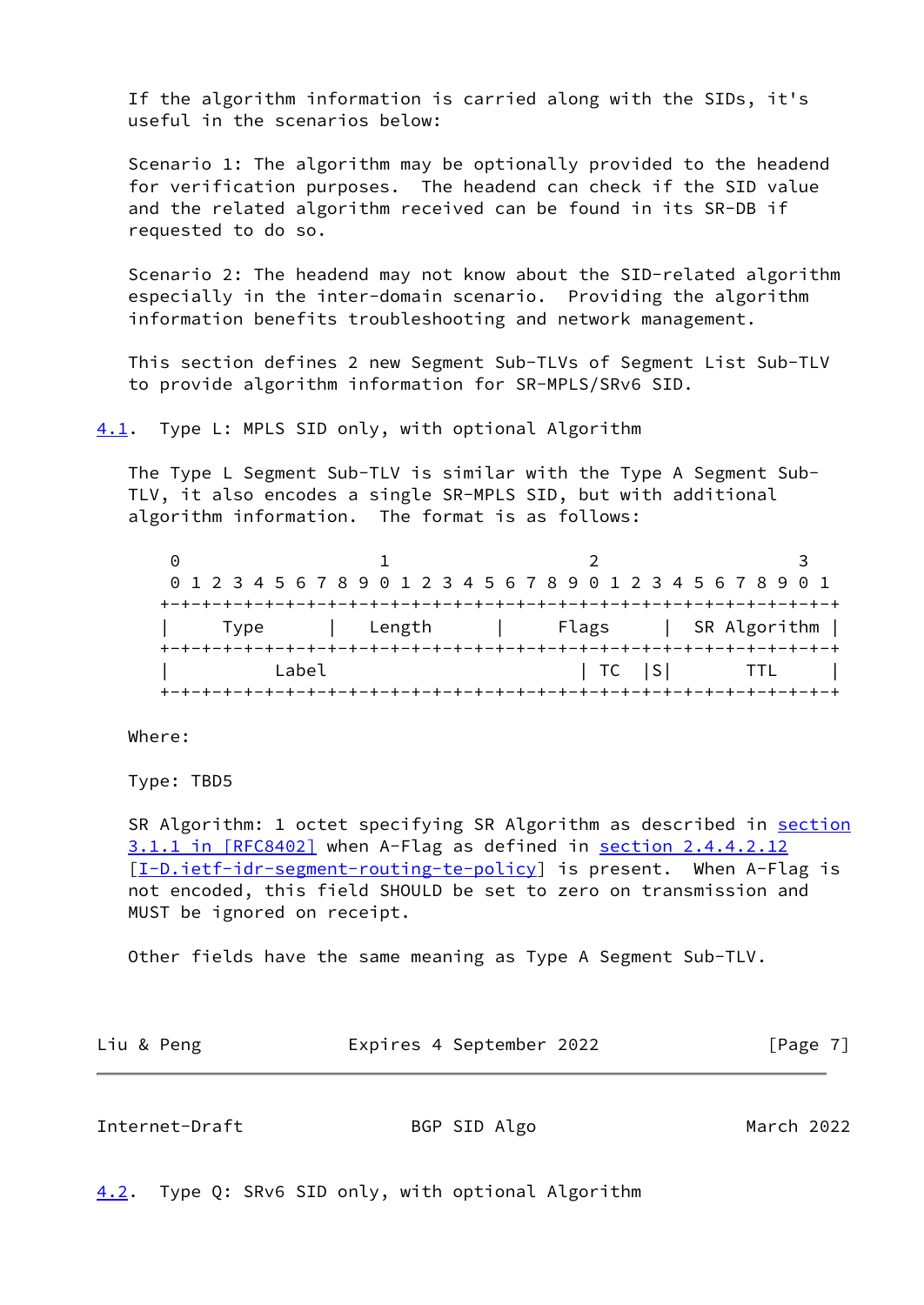The Type Q Segment Sub-TLV is similar with existed Type B Segment Sub-TLV, it also encodes a single SRv6 SID, but with additional algorithm, endpoint behavior and SID strucutre information. The format is as follows:

0 1 2 3 0 1 2 3 4 5 6 7 8 9 0 1 2 3 4 5 6 7 8 9 0 1 2 3 4 5 6 7 8 9 0 1 +-+-+-+-+-+-+-+-+-+-+-+-+-+-+-+-+-+-+-+-+-+-+-+-+-+-+-+-+-+-+-+-+ | Type | Length | Flags | SR Algorithm | +-+-+-+-+-+-+-+-+-+-+-+-+-+-+-+-+-+-+-+-+-+-+-+-+-+-+-+-+-+-+-+-+ // SRv6 SID (16 octets) // +-+-+-+-+-+-+-+-+-+-+-+-+-+-+-+-+-+-+-+-+-+-+-+-+-+-+-+-+-+-+-+-+ // SRv6 Endpoint Behavior and SID Structure (optional) // +-+-+-+-+-+-+-+-+-+-+-+-+-+-+-+-+-+-+-+-+-+-+-+-+-+-+-+-+-+-+-+-+

Where:

Type: TBD6

Length is variable.

SR Algorithm: 1 octet specifying SR Algorithm as described in [section](https://datatracker.ietf.org/doc/pdf/rfc8402#section-3.1.1) [3.1.1 in \[RFC8402\]](https://datatracker.ietf.org/doc/pdf/rfc8402#section-3.1.1) when A-Flag as defined in section 2.4.4.2.12 [\[I-D.ietf-idr-segment-routing-te-policy](#page-1-2)] is present. When A-Flag is not encoded, this field SHOULD be set to zero on transmission and MUST be ignored on receipt.

Other fields have the same meaning as the Type B Segment Sub-TLV.

<span id="page-8-0"></span>[5](#page-8-0). IANA Considerations

 This document requests codepoint allocations for new Segment Sub-TLVs in the "SR Policy List Sub-TLVs" registry.

|      | Value Description                                                                                  | Reference     |
|------|----------------------------------------------------------------------------------------------------|---------------|
| TBD1 | Type L MPLS Algorithm related SID sub-TLV                                                          | This document |
| TBD2 | Type M IPv4 Node, index and Algorithm related                                                      | This document |
|      | SID sub-TLV                                                                                        |               |
| TBD3 | Type N IPv4 Local/Remote addresses and Algorithm<br>related SID sub-TLV                            | This document |
| TBD4 | Type O IPv6 Node, index for remote and local pair<br>and Algorithm related SID for SR-MPLS sub-TLV | This document |
| TBD5 | Type P IPv6 Local/Remote addresses and Algorithm<br>related SID sub-TLV                            | This document |
|      | TBD6 Type Q SRv6 Algorithm related SID sub-TLV                                                     | This document |

Liu & Peng Expires 4 September 2022 [Page 8]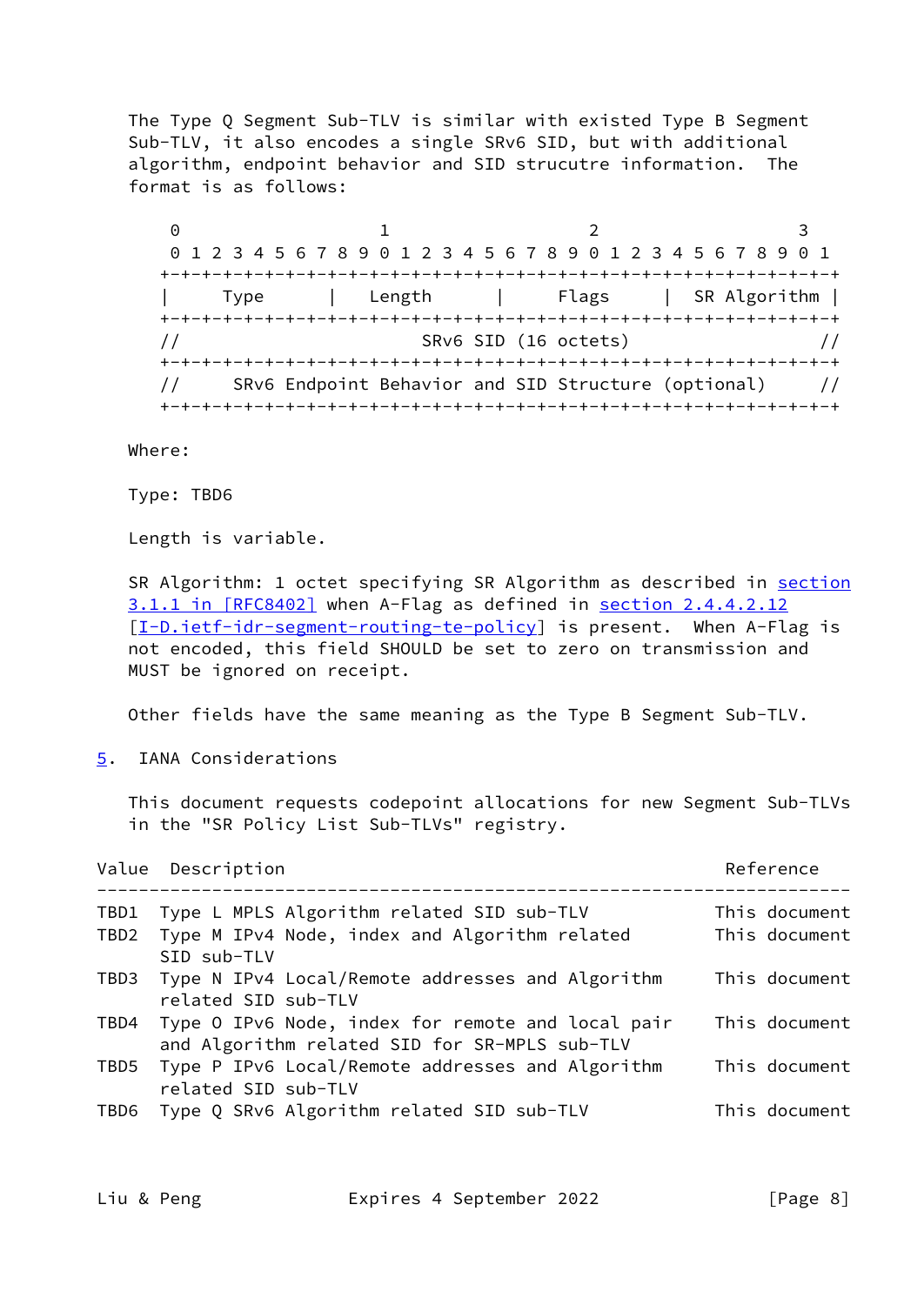<span id="page-9-1"></span><span id="page-9-0"></span>[6](#page-9-0). Security Considerations

 Procedures and protocol extensions defined in this document do not affect the security considerations discussed in [\[I-D.ietf-idr-segment-routing-te-policy](#page-1-2)].

- <span id="page-9-2"></span>[7](#page-9-2). References
- <span id="page-9-3"></span>[7.1](#page-9-3). Normative References
	- [I-D.ietf-idr-segment-routing-te-policy]

 Previdi, S., Filsfils, C., Talaulikar, K., Mattes, P., Jain, D., and S. Lin, "Advertising Segment Routing Policies in BGP", Work in Progress, Internet-Draft, [draft](https://datatracker.ietf.org/doc/pdf/draft-ietf-idr-segment-routing-te-policy-14) [ietf-idr-segment-routing-te-policy-14,](https://datatracker.ietf.org/doc/pdf/draft-ietf-idr-segment-routing-te-policy-14) 10 November 2021, <[https://datatracker.ietf.org/doc/html/draft-ietf-idr](https://datatracker.ietf.org/doc/html/draft-ietf-idr-segment-routing-te-policy-14) [segment-routing-te-policy-14>](https://datatracker.ietf.org/doc/html/draft-ietf-idr-segment-routing-te-policy-14).

<span id="page-9-5"></span>[I-D.ietf-spring-segment-routing-policy]

 Filsfils, C., Talaulikar, K., Voyer, D., Bogdanov, A., and P. Mattes, "Segment Routing Policy Architecture", Work in Progress, Internet-Draft, [draft-ietf-spring-segment](https://datatracker.ietf.org/doc/pdf/draft-ietf-spring-segment-routing-policy-18) [routing-policy-18,](https://datatracker.ietf.org/doc/pdf/draft-ietf-spring-segment-routing-policy-18) 17 February 2022, <[https://datatracker.ietf.org/doc/html/draft-ietf-spring](https://datatracker.ietf.org/doc/html/draft-ietf-spring-segment-routing-policy-18) [segment-routing-policy-18>](https://datatracker.ietf.org/doc/html/draft-ietf-spring-segment-routing-policy-18).

- [RFC2119] Bradner, S., "Key words for use in RFCs to Indicate Requirement Levels", [BCP 14](https://datatracker.ietf.org/doc/pdf/bcp14), [RFC 2119](https://datatracker.ietf.org/doc/pdf/rfc2119), DOI 10.17487/RFC2119, March 1997, <[https://www.rfc-editor.org/info/rfc2119>](https://www.rfc-editor.org/info/rfc2119).
- <span id="page-9-4"></span>[7.2](#page-9-4). Informative References
	- [I-D.ietf-lsr-algorithm-related-adjacency-sid]

 Peng, S., Chen, R., Talaulikar, K., and P. Psenak, "Algorithm Related IGP-Adjacency SID Advertisement", Work in Progress, Internet-Draft, [draft-ietf-lsr-algorithm](https://datatracker.ietf.org/doc/pdf/draft-ietf-lsr-algorithm-related-adjacency-sid-02) [related-adjacency-sid-02,](https://datatracker.ietf.org/doc/pdf/draft-ietf-lsr-algorithm-related-adjacency-sid-02) 18 January 2022, <[https://datatracker.ietf.org/doc/html/draft-ietf-lsr](https://datatracker.ietf.org/doc/html/draft-ietf-lsr-algorithm-related-adjacency-sid-02) [algorithm-related-adjacency-sid-02>](https://datatracker.ietf.org/doc/html/draft-ietf-lsr-algorithm-related-adjacency-sid-02).

[I-D.ietf-lsr-flex-algo]

 Psenak, P., Hegde, S., Filsfils, C., Talaulikar, K., and A. Gulko, "IGP Flexible Algorithm", Work in Progress, Internet-Draft, [draft-ietf-lsr-flex-algo-18](https://datatracker.ietf.org/doc/pdf/draft-ietf-lsr-flex-algo-18), 25 October 2021, [<https://datatracker.ietf.org/doc/html/draft-ietf-](https://datatracker.ietf.org/doc/html/draft-ietf-lsr-flex-algo-18)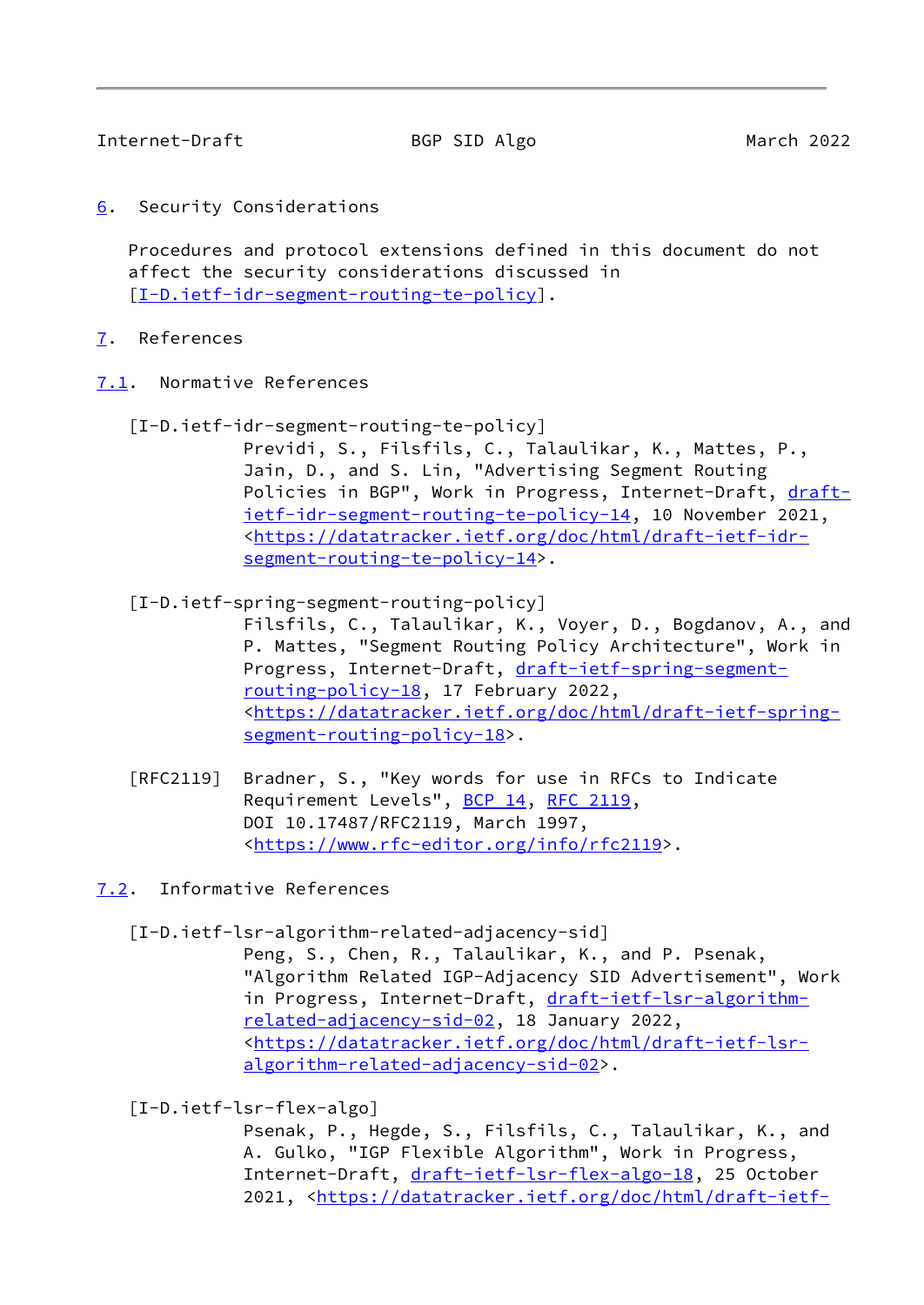[lsr-flex-algo-18>](https://datatracker.ietf.org/doc/html/draft-ietf-lsr-flex-algo-18).

Internet-Draft BGP SID Algo March 2022

[I-D.ietf-lsr-isis-srv6-extensions]

 Psenak, P., Filsfils, C., Bashandy, A., Decraene, B., and Z. Hu, "IS-IS Extensions to Support Segment Routing over IPv6 Dataplane", Work in Progress, Internet-Draft, [draft](https://datatracker.ietf.org/doc/pdf/draft-ietf-lsr-isis-srv6-extensions-18) [ietf-lsr-isis-srv6-extensions-18,](https://datatracker.ietf.org/doc/pdf/draft-ietf-lsr-isis-srv6-extensions-18) 20 October 2021, <[https://datatracker.ietf.org/doc/html/draft-ietf-lsr](https://datatracker.ietf.org/doc/html/draft-ietf-lsr-isis-srv6-extensions-18) [isis-srv6-extensions-18](https://datatracker.ietf.org/doc/html/draft-ietf-lsr-isis-srv6-extensions-18)>.

- [I-D.ietf-lsr-ospfv3-srv6-extensions]
	- Li, Z., Hu, Z., Cheng, D., Talaulikar, K., and P. Psenak, "OSPFv3 Extensions for SRv6", Work in Progress, Internet- Draft, [draft-ietf-lsr-ospfv3-srv6-extensions-03](https://datatracker.ietf.org/doc/pdf/draft-ietf-lsr-ospfv3-srv6-extensions-03), 19 November 2021, <[https://datatracker.ietf.org/doc/html/](https://datatracker.ietf.org/doc/html/draft-ietf-lsr-ospfv3-srv6-extensions-03) [draft-ietf-lsr-ospfv3-srv6-extensions-03>](https://datatracker.ietf.org/doc/html/draft-ietf-lsr-ospfv3-srv6-extensions-03).
- [RFC8200] Deering, S. and R. Hinden, "Internet Protocol, Version 6 (IPv6) Specification", STD 86, [RFC 8200](https://datatracker.ietf.org/doc/pdf/rfc8200), DOI 10.17487/RFC8200, July 2017, <[https://www.rfc-editor.org/info/rfc8200>](https://www.rfc-editor.org/info/rfc8200).
- [RFC8402] Filsfils, C., Ed., Previdi, S., Ed., Ginsberg, L., Decraene, B., Litkowski, S., and R. Shakir, "Segment Routing Architecture", [RFC 8402](https://datatracker.ietf.org/doc/pdf/rfc8402), DOI 10.17487/RFC8402, July 2018, <<https://www.rfc-editor.org/info/rfc8402>>.
- [RFC8660] Bashandy, A., Ed., Filsfils, C., Ed., Previdi, S., Decraene, B., Litkowski, S., and R. Shakir, "Segment Routing with the MPLS Data Plane", [RFC 8660](https://datatracker.ietf.org/doc/pdf/rfc8660), DOI 10.17487/RFC8660, December 2019, <[https://www.rfc-editor.org/info/rfc8660>](https://www.rfc-editor.org/info/rfc8660).
- [RFC8665] Psenak, P., Ed., Previdi, S., Ed., Filsfils, C., Gredler, H., Shakir, R., Henderickx, W., and J. Tantsura, "OSPF Extensions for Segment Routing", [RFC 8665,](https://datatracker.ietf.org/doc/pdf/rfc8665) DOI 10.17487/RFC8665, December 2019, <[https://www.rfc-editor.org/info/rfc8665>](https://www.rfc-editor.org/info/rfc8665).
- [RFC8666] Psenak, P., Ed. and S. Previdi, Ed., "OSPFv3 Extensions for Segment Routing", [RFC 8666](https://datatracker.ietf.org/doc/pdf/rfc8666), DOI 10.17487/RFC8666,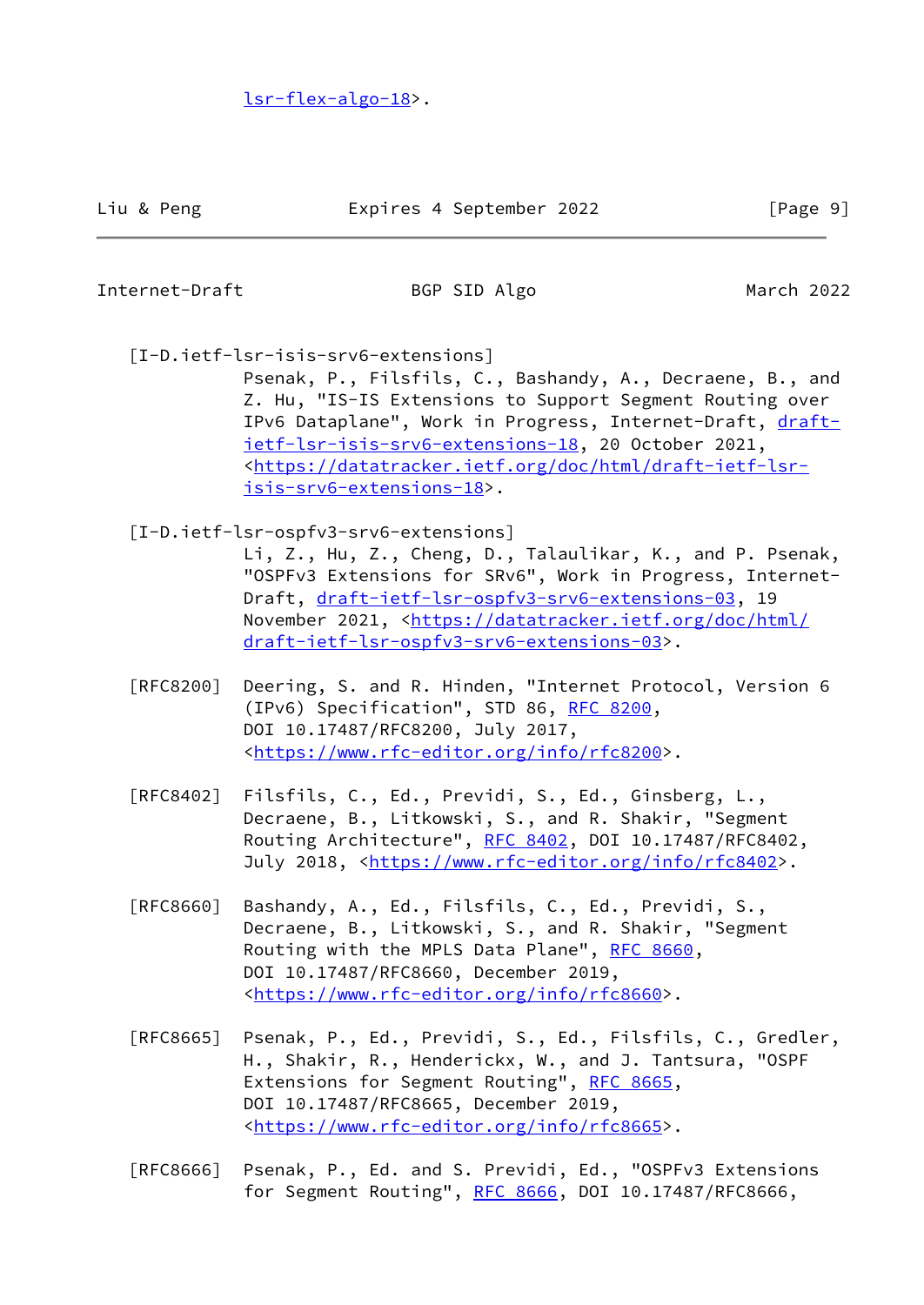December 2019, <<https://www.rfc-editor.org/info/rfc8666>>.

 [RFC8667] Previdi, S., Ed., Ginsberg, L., Ed., Filsfils, C., Bashandy, A., Gredler, H., and B. Decraene, "IS-IS Extensions for Segment Routing", [RFC 8667,](https://datatracker.ietf.org/doc/pdf/rfc8667) DOI 10.17487/RFC8667, December 2019, <[https://www.rfc-editor.org/info/rfc8667>](https://www.rfc-editor.org/info/rfc8667).

| Liu & Peng | Expires 4 September 2022 | [Page 10] |  |
|------------|--------------------------|-----------|--|
|            |                          |           |  |

<span id="page-11-0"></span>Internet-Draft BGP SID Algo March 2022

 [RFC8754] Filsfils, C., Ed., Dukes, D., Ed., Previdi, S., Leddy, J., Matsushima, S., and D. Voyer, "IPv6 Segment Routing Header (SRH)", [RFC 8754,](https://datatracker.ietf.org/doc/pdf/rfc8754) DOI 10.17487/RFC8754, March 2020, <[https://www.rfc-editor.org/info/rfc8754>](https://www.rfc-editor.org/info/rfc8754).

Authors' Addresses

 Yao Liu ZTE Nanjing China Email: liu.yao71@zte.com.cn

 Shaofu Peng ZTE Nanjing China Email: peng.shaofu@zte.com.cn